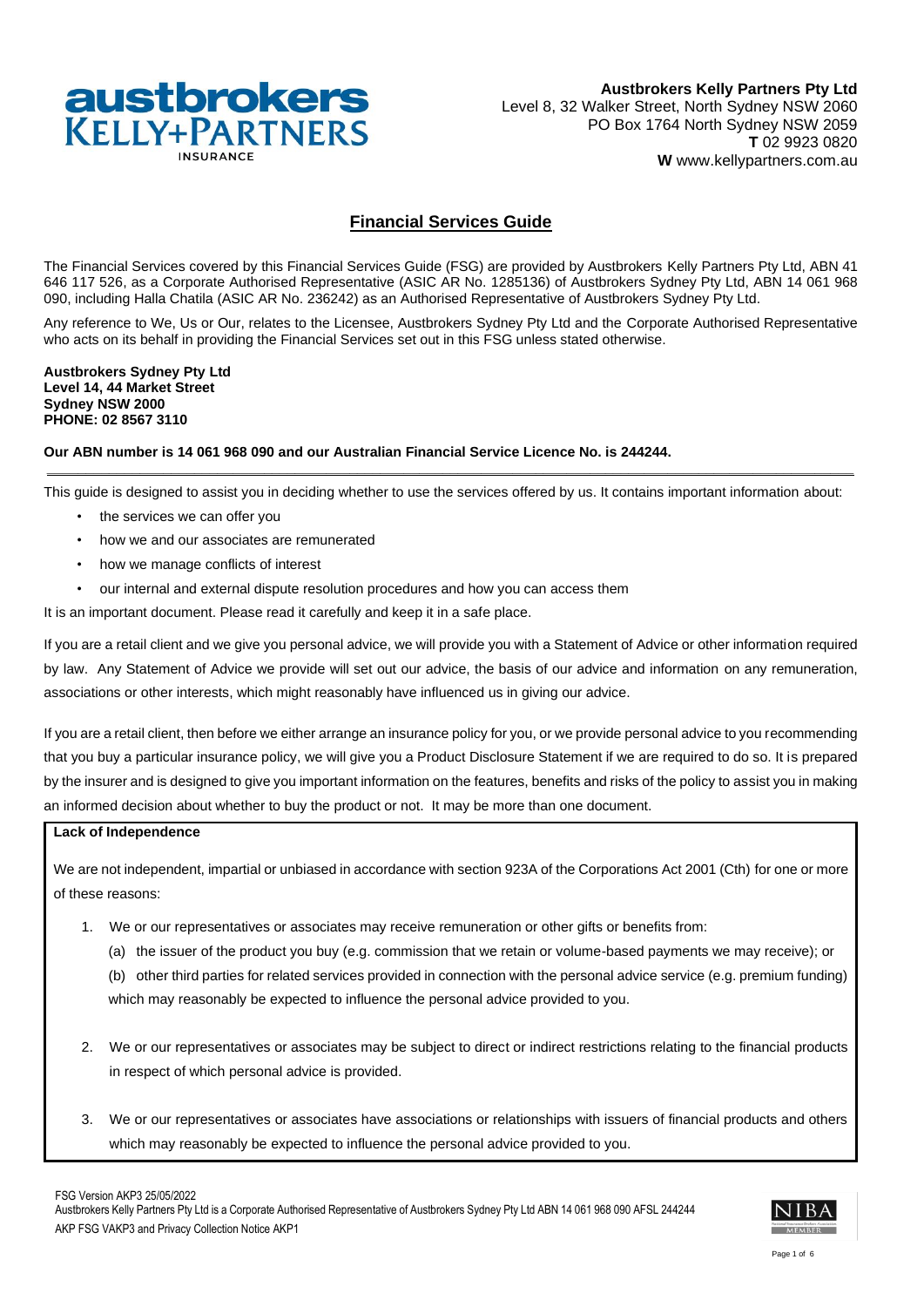### **A GUIDE TO OUR RELATIONSHIP WITH YOU AND OTHERS**

#### **What services can we provide?**

#### **Our various roles**

Austbrokers Sydney Pty Ltd is an Australian Financial Services Licensee and is licensed under the Corporations Act to advise and deal in relation to all general insurance products.

We authorise the representative to act on our behalf in providing some or all of the above services. See below for any limits that may apply to these services they can provide on our behalf.

We and our representatives can act in a number of roles in providing our services.

We usually act on your behalf. However in some cases, we may act on behalf of an insurer or their representative or on our own behalf (e.g. as a referrer to another service provider). We tell you if this is the case as this means we do not act for you when we provide the service.

#### *Arranging insurance for you*

This is where we arrange for the application, acquisition, variation, acquisition, renewal or cancellation of an insurance policy for you. The process differs depending on the type of insurance and we explain it to you when you apply for the insurance.

#### *Providing advice to you*

There are two types of advice service we provide and it is important to understand the difference:

*personal advice* – this is advice provided by us to you on the suitability of general insurance policies to meet your particular needs. We will agree with you when this service is to be provided and what the scope of our personal advice will be. For example, in some cases we may only provide personal advice on which of a selected list of products is appropriate for you. Before we provide any personal advice we will need to undertake a needs analysis so we can provide you with appropriate advice.

Where we provide you with personal advice on Sickness and Accident and/or Consumer Credit Insurance products we will give you a Statement of Advice except in limited circumstances where we are giving you further advice and your relevant personal circumstance or the basis of the advice are not significantly different from those set out in the previous advice.

In such cases you can ask us to give you a record of the further advice for up to 7 years after the advice is provided by contacting us using any method set out in this FSG.

For all other general insurance products, we will provide you with a document setting out our advice, the details of our remuneration (including commission) and information on any associations or other interests which might reasonably have influenced us in giving our advice.

*general advice* – this is where we provide a general recommendation or opinion to you on a general insurance policy which is not based on our consideration of your personal needs. We tell you when this is the case because if general advice is given you need to consider if the general advice and any relevant product is right for your circumstances as we have not done this for you.

In some cases where we arrange more than one policy for you we may provide personal advice for one policy and general advice for another. We tell you when this is the case.

### *Acting for insurers*

In some circumstances we may have an agreement with an insurer or their representative to arrange insurance policies on their behalf and not on your behalf. This means that we act for and in the interest of the insurer as our principal in providing the services, not yours.

If we are given a "binding authority" from an insurer, this means we can enter into insurance policies and/or handle or settle claims on their behalf without reference to them, provided it is within the authority they have given us. We will tell you when we act for an Insurer and not for you.

### *Claims Assistance*

We can also assist you when you need to make a claim. If a claim occurs contact us and we can help you decide what to do. We do not do anything without your consent. We provide this assistance as part of our overall service for no separate charge unless we tell you otherwise. We don't provide this service if we no longer act for you.

Any claims documentation, insurance company settlement cheques and other information received by us on your behalf will be provided to you as soon as reasonably practicable.

#### *Premium Funding*

In some cases insurers require the full premium payment up front. Premium funding is one way of not having to pay your premium in one lump sum. You will, however, have to pay interest to the premium funder on the amount borrowed.

The Authorising Licensee and AUB Group Limited (ABN 60 000 000 715), have a preferred supplier arrangement with Hunter Premium Funding Pty Limited (HPF) for the arrangement of premium funding. In arranging premium funding with HPF, or any

other premium funder, we do not provide personal advice or represent that any of the funder's products and services are right for you or that they are the most appropriate. You need to make your own decision based on the information provided.

#### *We may provide a variety of services and act in different roles.*

It is important to note that given the wide variety of general insurance products available and the need to remain competitive we may provide a variety of the above services to you and act in a variety of roles.

For example, where you require a number of different covers we may provide personal advice for some products you need and act on your behalf in relation to them. For others we may only provide you with general advice and for others only act as agent of the insurer not you. We can provide a further explanation of why this is the case and we make sure we tell you what the service is and our role before or at the time we provide the service.

Ask us if you need more detailed information or do not understand our explanation.

# **Authority of Corporate Authorised Representative**

The Corporate Authorised

Representative is authorised to provide all of the above services we can offer.

Please note: We are responsible for the services provided by the Corporate Authorised Representative that is authorised for in this document. We are not responsible for any unauthorised services (to the full extent permitted by law) so check the services provided are authorised.

We have authorised the distribution of this FSG by the Corporate Authorised Representative.

### *Ownership*

Austbrokers Kelly Partners is an equally owned joint venture between AUB Group Limited ABN 60 000 000 715 and Kelly Partners Group Holdings Limited ABN 25 124 908 363, formed primarily to offer general insurance services to the clients of members of the Kelly+Partners group by way of a referral arrangement between Austbrokers Kelly Partners and the Kelly+Partners member.

#### **How can you give us instructions?**

You need to give us instructions in writing by email or letter or by another method agreed by us. We will tell you what is possible when you contact us.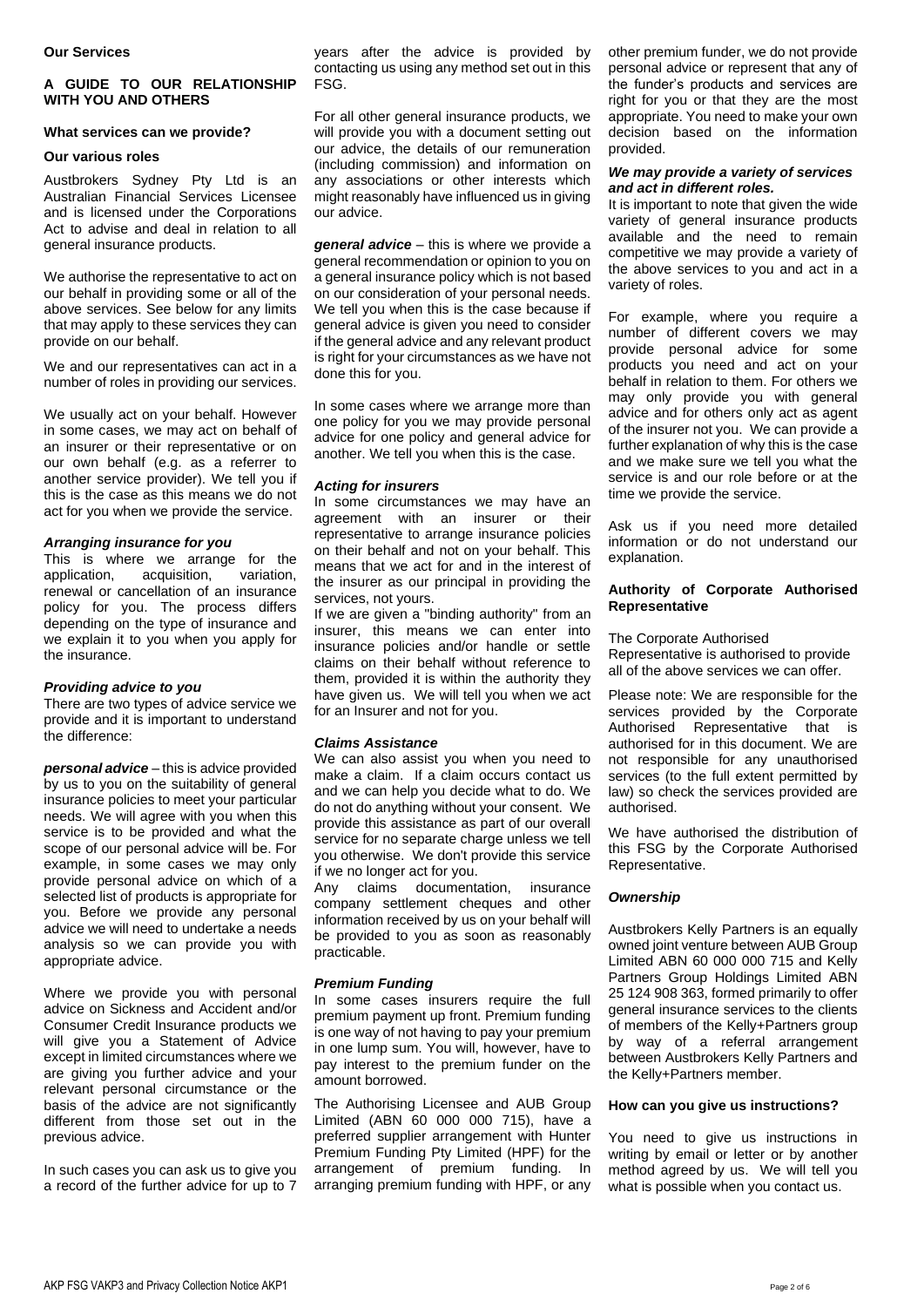**What information do we maintain about you and how can you access it?** We are committed to protecting your privacy in accordance with the Privacy Act 1988 (Cth) (Privacy Act) and the Australian Privacy Principles (APPs).

We maintain a record of your personal profile. That record contains information about insurance policies we have arranged for you. The record may also contain details of your objectives, financial situation and needs collected for the purpose of giving you personal advice. We also maintain records of any recommendations made to you.

The Privacy Collection Notice at the rear if this FSG outlines how we collect, disclose and handle your personal information.

You can also refer to our Privacy Policy available on our website or by contacting us for more information about our privacy practices including how we collect, use or disclose information or how to complain in relation to a breach of the Australian Privacy Principles and how such a complaint will be handled. If you would prefer to have a copy of our Privacy Policy mailed to you, please ask us.

If you wish to access your file, please ask us.

#### **How are we remunerated for our services?**

#### **When we act for you in advising on and/or arranging insurance**

When we act on your behalf in advising on or arranging insurance we can be remunerated in a number of ways. They can vary according to the service you require and/or our arrangements with the relevant insurer or their representative.

We are remunerated by:

- commission from the insurer;
- fees we charge you;
- in limited cases only, remuneration from an insurer based on the profitability or volume of the business we place with them; or
- a combination of the above.

Details are provided below on each.

#### *Commission paid by the insurer to us*

Unless we tell you in writing that we will provide our service on a "Fee Only - no commission" basis, we are remunerated by commission from the relevant insurer whenever you enter into an insurance policy arranged by us (including renewal and some variations which increase the premium payable).

The commission is a percentage of the insurer's base premium (i.e. premium excluding stamp duty, fire services levy, GST or any other government charges,

taxes, fees or levies). Different insurers can agree to pay us different commission rates for the same type of products. The rates also vary for each product type.

The commission does not represent our profit margin as it also reimburses us for administrative and other expenses we incur in providing our services.

The commission is included in the premium amount set out in your invoice and we receive it when you pay the premium or at a later time agreed with the insurer.

We share this with the Authorised Representative.

If we act on your behalf and you cancel a policy and obtain a refund of premium, you agree that we can keep our commission. If we didn't do this we would not be properly paid for the services we provide to you.

### *Other remuneration arrangements we have with insurers*

We are also a member of the Austbrokers network of insurance brokers.

AUB Group Limited (ABN 60 000 000 715) (AUB) is the sole shareholder of Austbrokers Member Services Pty Ltd ACN 123 717 653 (AMS), a company that provides marketing, distribution and training services to members of Austbrokers. Some insurers pay a commission to AMS on selected products arranged by members of Austbrokers. Some insurers pay a commission to AMS on selected products arranged by members of Austbrokers, being an agreed percentage of the base premium (before government fees or charges). Different insurers may pay different commission rates to AMS.

This money funds the provision of AMS services to Austbrokers members. We and other Austbrokers members benefit from this support and it helps ensure we can continue to provide you with our extensive range of services. Austbrokers members may also be entitled to share in any excess of the commission received by AMS in any one annual period (if any) after deduction of all relevant AMS costs and expenses in providing its services in that period.

The Commission referred to above comprises an amount paid to us for our services based on a percentage of the insurer's base premium. It also includes a commission of up to 1.5% of the base premium paid to AMS. AMS provides marketing, distribution and training services to members of Austbrokers and we may be entitled to share in any excess of its commission each year after deductions of its relevant costs and expenses in that period.

See below for soft dollar benefits we may receive from insurers and our policy on this.

#### *Fees paid by you*

Unless we specifically agree in writing before providing our services to charge on a "Fee Only – no commission" basis, the Fees will be paid in addition to any commission we receive.

We may charge you:

- a Broker Fee this is an administration fee payable when you enter into an insurance policy;
- a pre agreed set amount for specific services;
- an amount based on a pre agreed rate for the time we spend providing the service; or
- on some other basis agreed with you before we provide the service.

All fees are payable after we have provided the service or at such earlier time we agree with you in writing and will be noted in the invoice that we send you. The fees are not refundable.

### **Where we act for the insurer**

Where we act for an insurer, not you, we receive commission from the insurer as our principal and may also charge you an administration fee. The amount of the fee will vary depending on the complexity and type of services that we provide you with. We will tell you how much the fee is before we provide you with the service.

The fee is payable when you buy the policy or at such earlier time as we agree with you in writing. It is noted in the invoice we send you and is not refundable.

#### **Where there is a referral**

Where a third party has referred you to us, we may pay them an agreed percentage of our remuneration or an agreed amount for the referral as a commission or fee.This amount will be paid after we have arranged insurance for you. A commission or an agreed fee may also be paid on renewal and in some cases on variation.

If we refer you to another service provider we will be remunerated by them by way of a commission or fee for doing this unless we tell you we are not. The amount is generally a percentage of their remuneration the amount of which may depend on the circumstances. A commission or an agreed fee may also be paid on renewal and in some cases on variation.

In making any referral we do not advise or represent that their products and services are right for you and take no responsibility for the products and services they may provide to you. You need to make your own decision based on the information they provide.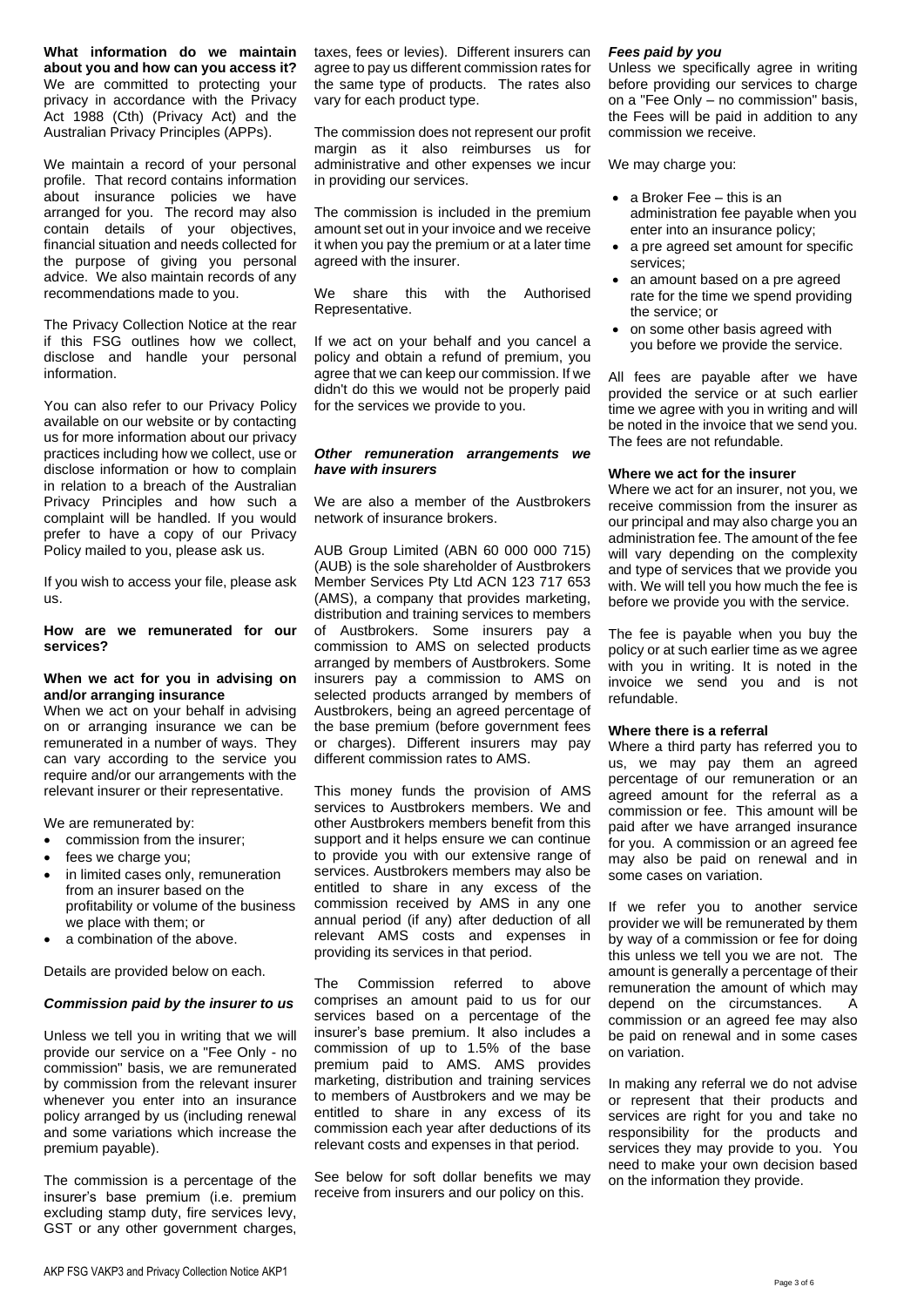#### **Our staff's remuneration**

Our staff receive an annual salary that may include bonuses based on performance criteria (including sales performance) and achievement of company goals. They may also receive certain soft dollar benefits described further below.

### **Receipt of Soft dollar benefits policy**

From time to time we and our representatives may also receive what are commonly referred to as "soft dollar benefits" from product issuers and other financial service providers we deal with.

These can include entertainment (e.g. lunches, sporting events, movies etc), conferences (e.g. attendance at a product issuer conference or sponsorship of our Austbrokers Group Annual conference by a product issuer), accommodation and travel, business tools (e.g. software), gifts (e.g. product issuer or service provider branded promotional items and other occasional small gifts such as bottles of wine or hampers on special occasions etc).

These benefits are provided by a wide range of product issuers and service providers. In most cases they relate to our development of an understanding of the product issuer and/or service provider and their product ranges and practices etc. Ultimately, this assists us in better servicing and representing you.

Our policy is that any of the above received by us or our representatives that exceed \$300 per item or transaction in estimated value are potentially material.

This means they must be disclosed to our Conflicts Manager in writing. The Manager determines if appropriate procedures are in place to manage or avoid any potential conflict of interest which might arise. They only approve benefits where this is the case and retain a record of this which you can access on request.

The above restriction does not apply to conferences or functions, the principal purpose of which is professional development and where the right to attend is not based on sales volumes.

If we provide you with personal advice we may provide you with more details about the soft dollar benefits that we receive in the documentation we will provide you with.

If we do not provide you with personal advice, we will provide you with further details at your request.

# **Premium Funding**

If we refer you to a premium funder and you enter into premium funding arrangements with them, we may receive commission from the premium funder which is a percentage of the amount funded excluding GST. The amount of

commission varies depending on our arrangement with the premium funder we refer you to. In some cases we have a profit share arrangement with the premium funder where we receive a percentage of any profit the premium funder makes on the funds loaned by persons we refer to them. We may receive soft dollar benefits from them too.

If you use Hunter Premium Funding Ltd (Hunter), we receive:

- a) a payment based on the interest earned on the premium funding by Hunter each month;
- b) a commission which is a percentage of the amount of funding provided to you;
- c) a payment based on a percentage of all outstanding loans less any cancelled or terminated loans; and
- d) a payment based on a percentage on certain general insurance business placed by Austbrokers Network with certain division of Allianz Insurance Limited.

AUB Group Limited receives certain upfront payments from Hunter for entering into (or renewing) a preferred premium funding distribution arrangement with Hunter. We are owned partly by AUB Group Limited and benefit from any profit made by this entity due to this arrangement.

If you need more information or explanation of the above, please ask us.

#### **Further information about our remuneration**

If we provide you with personal advice, then at the time the advice is provided to you or as soon as practicable afterwards, we will tell you either:

- the amount of any remuneration we receive (including commission) for each financial product to which the personal advice relates; or
- if the amount is not known the manner of calculation

This detail will also be advised to you in the personal advice documentation that we will provide you with.

If we do not provide you with personal advice, you can ask us to provide you with more detailed particulars of the remuneration we or other persons may receive including details of the range of amounts or rates of remuneration (including commission) that we, or they, may receive.

You must request this information within a reasonable time after this FSG is provided to you and before we provide you with any financial services to which this FSG relates.

### **Money Handling Arrangements**

We handle all money received from you or the insurer in relation to insurance in accordance with the requirements set out by the Corporations Act 2001 (Cth). We keep any interest earned on any amounts held by us on your behalf or on behalf of the insurer. The length of time we hold any money can vary according to the type of<br>insurance and the different insurance and the arrangements we have in place with insurers.

#### **Do we have any relationships or associations with issuers or related bodies corporate that might influence our service or advice?**

We are a member of the Austbrokers group of insurance brokers.

In some cases we may refer you to or advise you to use the services of one of our related bodies corporate. They may act as an agent of the insurer and you will be told when this is the case. As a member of the same corporate group we may indirectly benefit from any such referral or advice if it improves the group performance. Please refer to our remuneration section for normal benefits we can receive under such arrangements.

We will tell you when we are referring you to a related body corporate.

#### **How do we manage conflicts of interest?**

We take any potential conflicts of interest seriously and have a Conflicts of Interest Policy which we and our representatives must comply with and you can access by contacting us. Compliance is audited on a regular basis.

Conflicts of interest are circumstances where some or all of your interests as our client, are or may be inconsistent with, or diverge from, some or all of our interests.

Our procedures and training are all designed to properly manage any conflict of interest and it is important to note that we have legal duties we owe you when we act as your professional adviser. We treat these very seriously.

A key conflict faced when we act on your behalf is where we receive benefits from someone other than you – this can potentially influence us to act in our interests rather than yours. Where we arrange a policy an insurer can pay us commission (see above for details). It is the major form of insurance broker remuneration and can create a potential conflict of interest because it may be in our interest to recommend the product issuer or service provider that pays us the most because it increases our remuneration. This may not be in your interest in certain circumstances.

We have a number of procedures in place to manage this potential conflict of interest. For example, we tell you about this remuneration arrangement in this Guide and you can ask for more detailed information if you need it before you proceed. If we provide you with personal advice we have a legal duty as a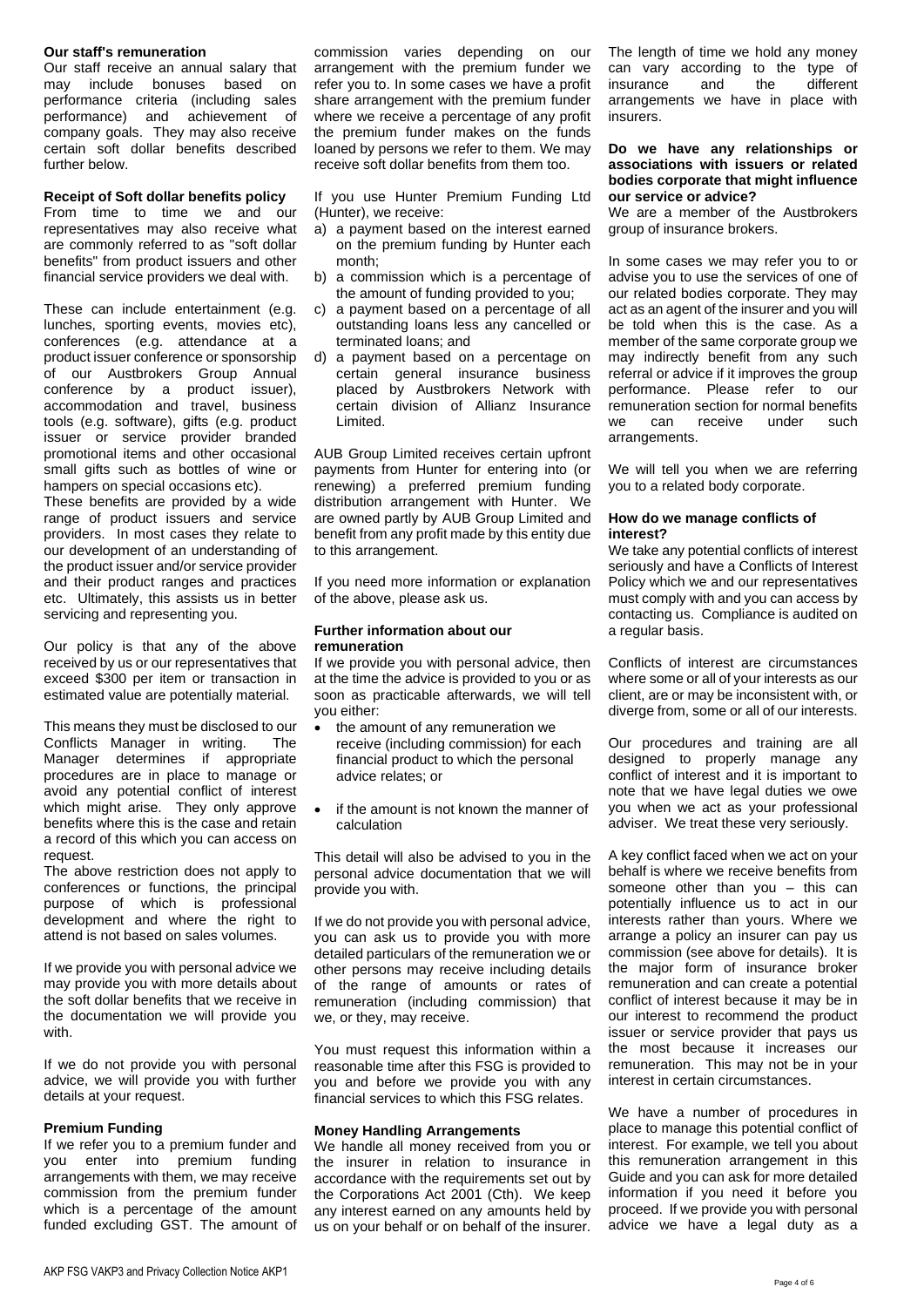professional to put your interests ahead of our own and can only provide you with advice that is appropriate for you. If we can't provide such advice we will tell you. The documentation that we will give you if we provide you with personal advice also confirms the remuneration received. We and our representatives are trained in this important duty and compliance with it is monitored regularly.

If you have any questions make sure you ask us.

# **Cooling off Period**

A cooling off period may apply to an insurance policy issued to you as a retail client. During the period you may return the policy. Details of your cooling off rights are included in the relevant Product Disclosure Statement document.

In some cases an insurer can deduct certain amounts from any refund. Ask us if you do not understand the right.

# **Other terms of our Service**

# **Important Information about your insurance**

You must read the Important Information about your insurance document we give you (tell us if you have not received it) and ask us if you have any questions or do not understand anything we have set out in that document. It will help you understand some important matters about your insurance.

# **Misstatement of Premium**

We try to tell you the correct amounts of premium and statutory and other charges that apply to your insurance. In the event that we misstate that amount (either because we have made an unintentional error or because a third party has misstated the amount), we reserve the right to correct the amount. Where permitted by law, you shall not hold us responsible for any loss that you may suffer as a result of any such misstatement.

### **Professional indemnity insurance arrangements**

We and our representatives are covered under professional indemnity insurance that complies with the requirements of section 912B of the Corporations Act.

The insurance (subject to its terms and conditions) will continue to cover claims in relation to the representatives and employees who no longer work for us (but who did at the time of the relevant conduct).

**Code of Conduct and Code of Practice** Our authorising licensee is a proud member of the National Insurance Brokers Association (NIBA) and is bound by their Code of Conduct.

We also subscribe to the Insurance Brokers Code of Practice (the Code). The Code sets out standards for Brokers to follow when dealing with clients including requirements to inform clients of remuneration arrangements and any conflict of interest.

A copy of The Code is available from [www.niba.com.au](http://www.niba.com.au/) or by contacting our office.

# **Complaints and Disputes**

If you have any complaints about the service provided to you, you should take the following steps:-

- 1. Contact us and tell us about your complaint
- 2. If your complaint is not satisfactorily resolved within 24 hours, please contact our Complaints Manager, on telephone number (02) 8567 3110 or put your complaint in writing and send it to the Complaints Officer at: Austbrokers Sydney Pty Ltd, Level 14, 44 Market Street, Sydney NSW 2000
- 3. Please mark the envelope "Notice of Complaint". We will try and resolve your complaint quickly and fairly.

If the complaint can't be resolved to your satisfaction within 30 days, then you may lodge a complaint with the Australian Financial Complaints Authority (AFCA). AFCA provides fair and independent financial services complaint resolution that is free to consumers:

Online: www.afca.org.au Email: info@afca.org.au Phone: 1800 931 678 Mail: Australian Financial Complaints Authority, GPO Box 3, Melbourne VIC 3001.

Keep this document for your reference and any future dealings with us.

### **Privacy Collection Notice**

At Austbrokers Kelly Partners, ABN 41 646 117 526, we are committed to protecting your privacy in accordance with the Privacy Act 1988 (Cth) (Privacy Act) and the Australian Privacy Principles (APPs). This Privacy Notice outlines how we collect, disclose and handle your personal information (including sensitive information) as defined in the Act.

### **Why we collect your personal information**

We collect your personal information (including sensitive information) so we can:

- identify you and conduct necessary checks (including where required by the Anti-Money Laundering and Counter-Terrorism Financing Act 2006 and other legislation);
- determine what service or products we can provide to you e.g. our insurance broking services, insurance intermediary services,<br>funding services, claims funding services, management services, risk

management and other consulting services;

- issue, manage and administer services and products provided to you or others, including claims investigation, handling and settlement;
- improve our services and<br>products e.g. training and products e.g. training development of our representatives, product and service research and data analysis and business strategy development; and
- provide you with information and to tell you about our products, services or events or any other direct marketing activity (including third party products, services and events which we consider may be of interest to you).

### **What if you do not provide some personal information to us?**

If the required personal information is not provided, we or any involved third parties may not be able to provide appropriate services or products. If you do not provide the required personal information we will explain what the impact will be.

# **How we collect your personal information**

Collection can take place by telephone email, or in writing and through websites (from data you input directly or through cookies and other web analytic tools).

Unless it is unreasonable or impracticable for us to do so, or as provided otherwise under this Privacy Notice or our Privacy Policy, we will collect your information directly from you or your agents.

We may obtain personal information indirectly and who it is from can depend on the circumstances. We will usually obtain it from another insured if they arrange a policy which also covers you, related bodies corporate, referrals, your previous insurers or insurance intermediaries, witnesses in relation to claims, health care workers, publicly available sources, premium funders and persons who we enter into business alliances with.

We attempt to limit the collection and use of sensitive information from you unless we are required to do so in order to carry out the services provided to you. However, we do not collect sensitive information without your consent.

If you provide us with personal information about another person you must only do so with their consent and agree to make them aware of this privacy notice.